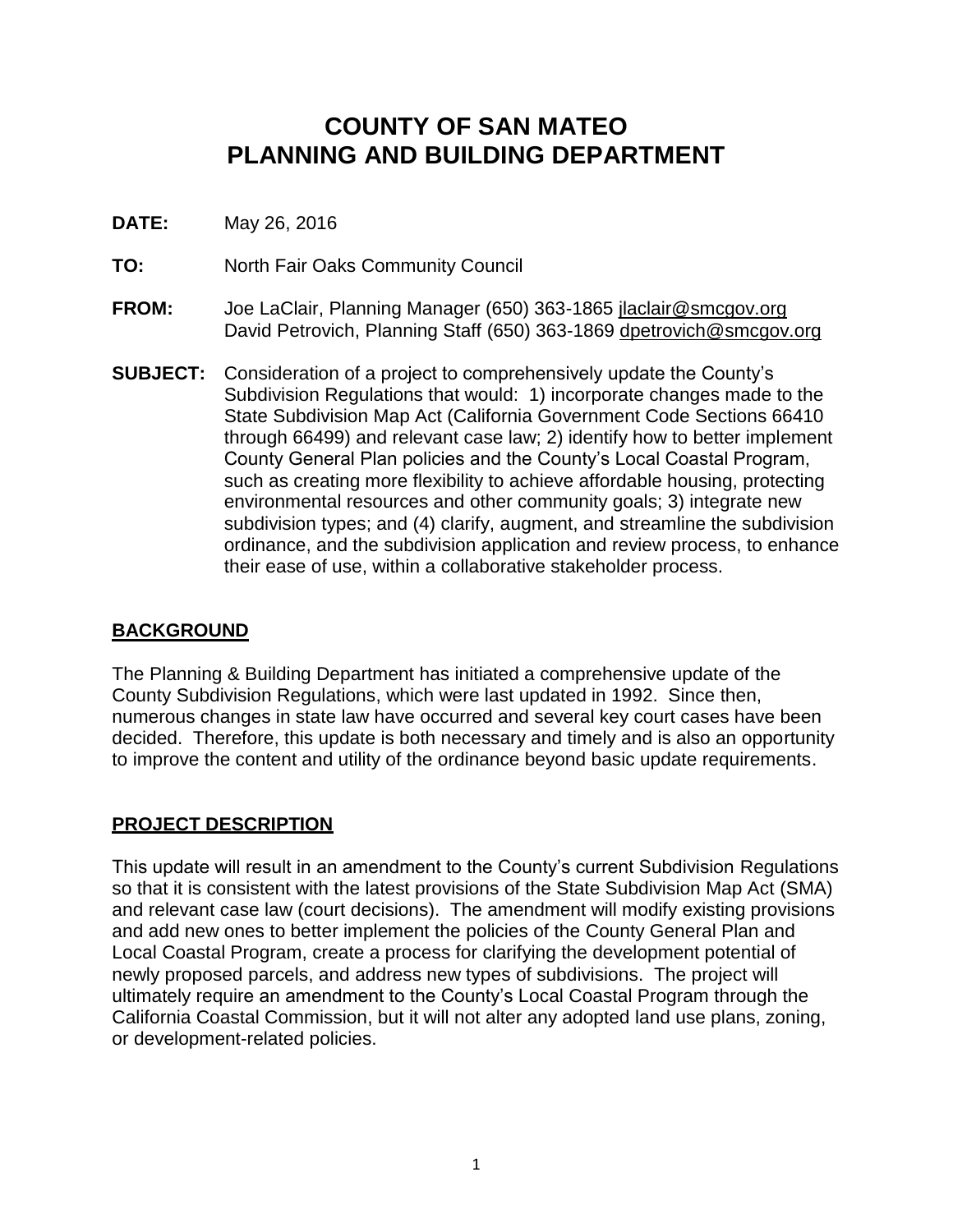## **PROCESS**

This staff report summarizes the project scope and the issues staff has identified thus far with the current Subdivision Regulations that will be addressed through ordinance amendments. Staff is presenting this information to the Agricultural Advisory Committee, the Midcoast, North Fair Oaks, and Pescadero Community Councils, and the Planning Commission for review and feedback. We will also present drafts of the proposed ordinance to the Councils and Planning Commission before beginning the formal legislative process leading to consideration of amendments by the Board of Supervisors.

The Planning and Building Department is leading the update as a collaborative project involving the active participation of several County Departments as technical advisors and stakeholders as well as opportunities for ongoing public input at the appropriate junctures to ensure that staff's final recommendation reflects the broadest range of viewpoints and considerations. Currently, we plan to complete the project in about a year as follows:

#### Timeframe **Event**

| May-June 2016    | AAC and community councils initial presentations             |
|------------------|--------------------------------------------------------------|
| <b>June 2016</b> | Planning Commission initial presentation                     |
| September 2016   | Planning Commission review of first draft ordinance          |
| November 2016    | AAC and community councils review of revised draft ordinance |
| December 2016    | Planning Commission review of revised draft ordinance        |
| February 2017    | Planning Commission recommendation on final draft ordinance  |
| March 2017       | Board of Supervisors consideration of final draft ordinance  |

#### **Issues**

The following issues or deficiencies with the Subdivision Regulations have been identified by County staff from several departments. It is our intention to clarify the nature of these issues and prepare draft ordinance language to address them:

#### Content Issues

- Incorporate SMA changes since 1992 and achieve a balance between citing the SMA versus quoting it:
- Reflect case law since 1992, making sure to resolve instances where cases may give conflicting direction on same the topic;
- Revise and/or supplement the definitions that lack clarity (e.g., remainder parcel) or don't exist for certain terms (e.g., environmental subdivisions);
- Improve flag lot standards to clarify how development on that unique type of lot configuration is best controlled;
- Clarify/standardize the creation, processing, and development status of remainder parcels;
- Clarify and improve requirements for the submittal and content of drainage plans;
- Identify public improvement design elements to be modified for better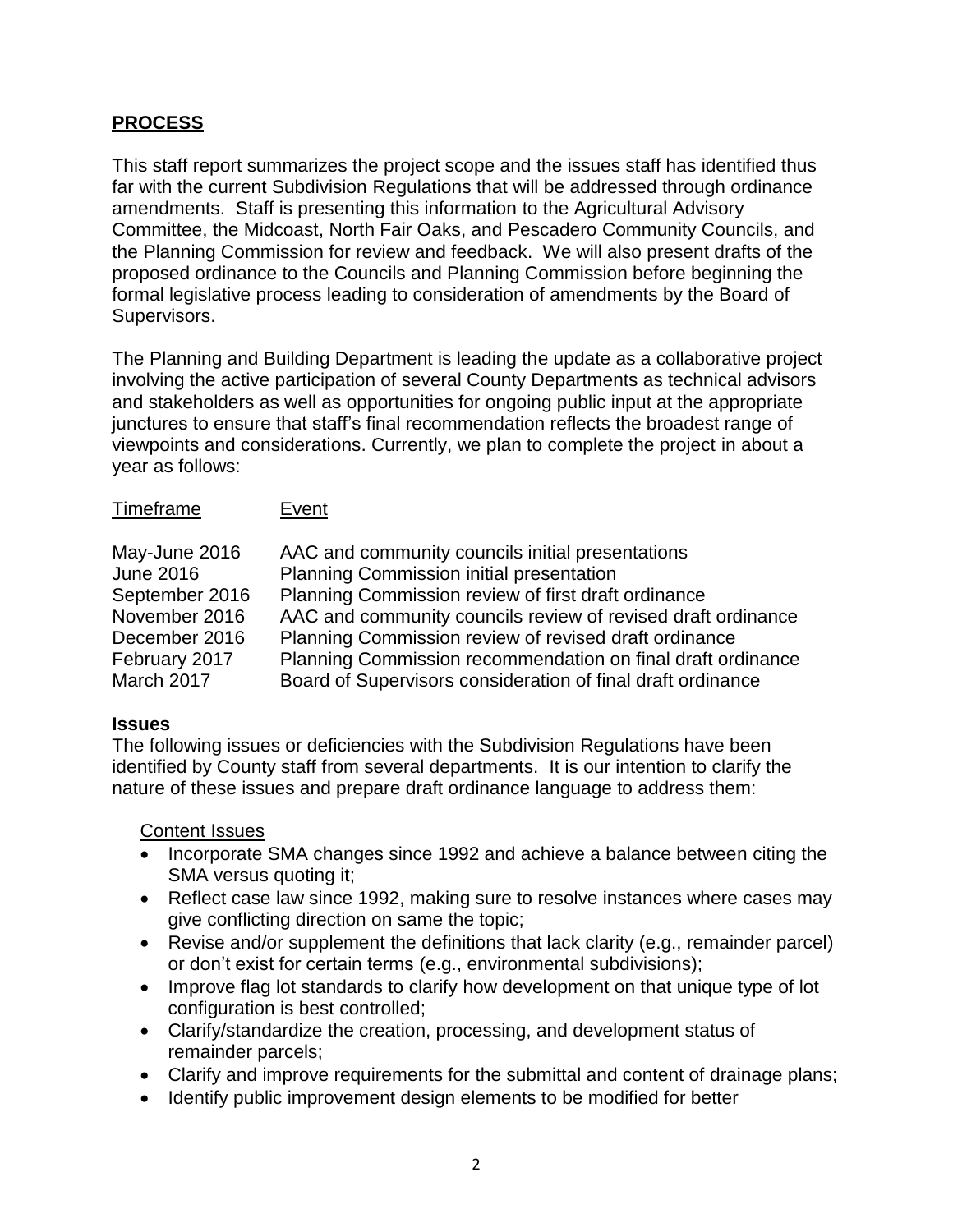implementation of General Plan land use and circulation policies (e.g., resolve conflicts with roadway standards);

- Add standards for condominiums, mixed-use, small lot single-family, and townhome subdivisions, which are currently addressed through PUD zoning, and require and develop standards for CC&Rs;
- Integrate rules addressing storm water management, site drainage, and impervious/pervious surfaces, all of which are now managed separately;
- Create provisions to ensure long-term maintenance of low impact development features;
- Consider emerging trends in water management including gray water systems and on-site water treatment plants;
- Ensure proposed lots can accommodate on-site parking;
- Clarify map requirements, and clarify and simplify the Certificate of Compliance process for applicants;
- Create provisions for gauging the development potential (buildable footprint) of new lots, based upon topography, tree cover, streambeds, groundwater, wetlands, stormwater management, etc. This could also be a way to address future impacts of climate change, such as flooding or erosion from sea level rise and storms, or other impacts.
- Require that lot line adiustments depict building envelopes to ensure that future development can be accommodated per the General Plan policies and zoning requirements applicable to the property;
- Clarify how easements affect site development, including how to measure building setbacks from easements;
- Add requirements that ensure new parcels comply with the Williamson Act; and
- Utilize language, format, graphics, and modern means of application submittal for better end-user convenience.

# Process Issues

- Clarify how to apply requirements for minimum lot size and lot depth;
- Clarify/simplify requirements for Type B Certificates of Compliance;
- Improve the process for determining and tracking the transfer of development credits in the PAD and RM zones;
- Use the pre-application process to resolve critical issues such as ensuring adequate septic and water capacity for sites not connected to municipal services before formal project review;
- Compare the service demand of a proposed project to the services that can actually be provided;
- Resolve how to gain access to steep sites for percolation and other necessary on-site assessments in the absence of existing access roads;
- Improve coordination and communication between County Departments involved in subdivision review and approval; and
- Update County websites with helpful information for applicants, develop handouts, etc. to help the public better understand and follow the subdivision application, review, and approval process.